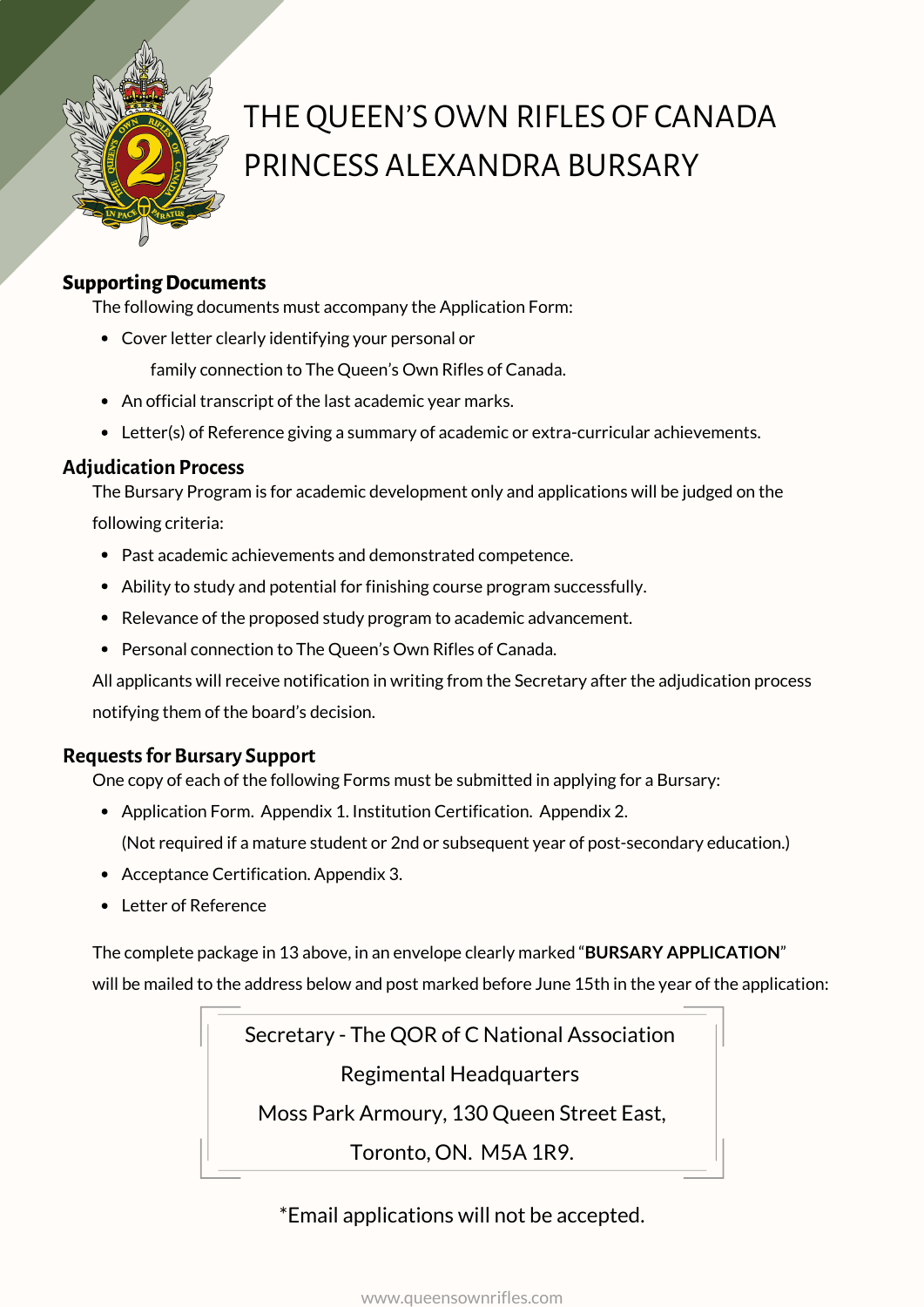QOR of CASSOCIATION BURSARY PROGRAM APPLICATION FORM

**Appendix (1)**

| DATE OF BIRTH___________________________________MARTAIL STATUS___________________                                                                                                           |  |  |
|---------------------------------------------------------------------------------------------------------------------------------------------------------------------------------------------|--|--|
|                                                                                                                                                                                             |  |  |
|                                                                                                                                                                                             |  |  |
|                                                                                                                                                                                             |  |  |
| Registering in year of program ----- 1st ----- 2nd ----- 3rd ----- 4th ----- or____________________                                                                                         |  |  |
|                                                                                                                                                                                             |  |  |
| Did you apply for any other bursary / grant? --- YES - NO --- Amount____________                                                                                                            |  |  |
|                                                                                                                                                                                             |  |  |
| MILITARY SERVICE --- YES - NO --- UNIT____________________CADET CORP____________                                                                                                            |  |  |
| Relationship to QOR Regimental Person:                                                                                                                                                      |  |  |
|                                                                                                                                                                                             |  |  |
| My reasons for making this application are:                                                                                                                                                 |  |  |
|                                                                                                                                                                                             |  |  |
|                                                                                                                                                                                             |  |  |
|                                                                                                                                                                                             |  |  |
|                                                                                                                                                                                             |  |  |
| (continue on reverse if necessary)<br>I confirm the information provided is true. I agree to respect the conditions of this Bursary. If successful I will use the Bursary for the course(s) |  |  |
| described above. If I discontinue the study course or program I will reimburse all the funds that I have been awarded by this Bursary.<br><b>DATE</b><br><b>SIGNATURE</b>                   |  |  |
|                                                                                                                                                                                             |  |  |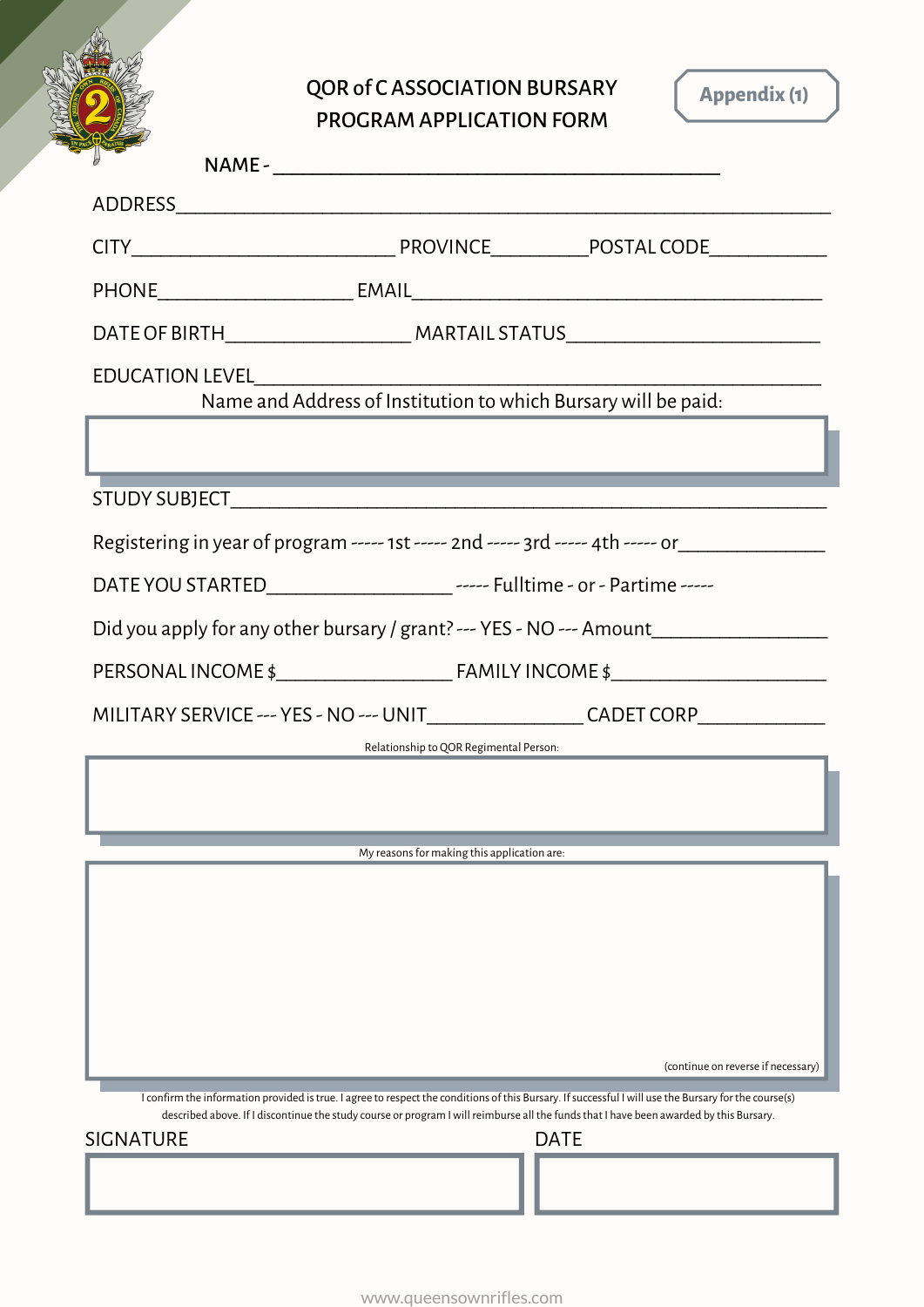



## QOR of CASSOCIATION BURSARY INSTITUTION CERTIFICATION

| This is to certify that                          |                    |  |
|--------------------------------------------------|--------------------|--|
| (NAME)                                           |                    |  |
| has successfully completed Grade 12 Requirement. |                    |  |
| SCHOOL/INSTITUTION                               | DATE OF COMPLETION |  |
| SCHOOL / INSTITUTION - Dean or Registrar         |                    |  |
|                                                  |                    |  |
| <b>DATE</b>                                      |                    |  |
|                                                  |                    |  |